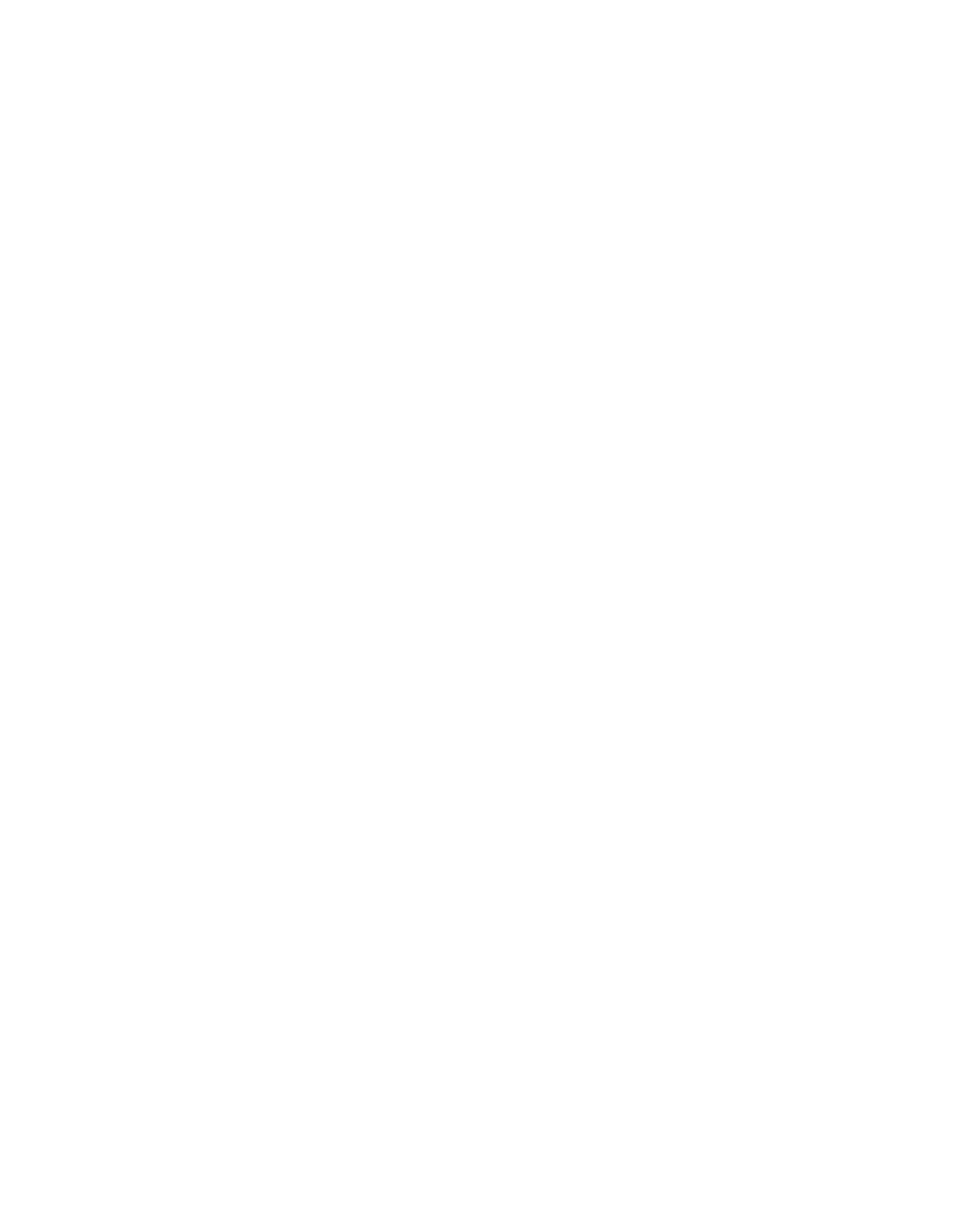# DISTRICT/COUNTY/COUNCIL Year-End Impact Numbers Report

| District/County <b>District</b>          | Department<br><u> 1980 - Jan James Sammer, mars and de la population de la population de la population de la population de la p</u> |
|------------------------------------------|-------------------------------------------------------------------------------------------------------------------------------------|
| Number Units in District/County          | Number of Units Reporting                                                                                                           |
| <b>Total Number of Members Reporting</b> |                                                                                                                                     |
| Your name                                | Email                                                                                                                               |

Here is what our units did in the past 12 months since May 1.

#### 1. Our ALA Service for Veterans/Active-Duty/Reserve Military

|        | Service for Veterans/Military                                                | Obtain<br><b>Total From</b> | <b>Total</b> |  |
|--------|------------------------------------------------------------------------------|-----------------------------|--------------|--|
| Line 1 | Total hours members volunteered                                              | Unit Form Line 1            |              |  |
| Line 2 | Total dollars spent                                                          | Unit Form Line 2            | l \$         |  |
| Line 3 | Total number of veterans/military assisted                                   | Unit Form Line 3            |              |  |
| Line 4 | Total number of "Veterans in Community Schools"<br>presentations facilitated | Unit Form Line 4            |              |  |
| Line 5 | Value of in-kind donations received*                                         | Unit Form Line 5            | ∣\$          |  |
| Line 6 | Total number of poppies or poppy items<br>distributed                        | Unit Form Line 6            |              |  |
| Line 7 | Total dollars raised from poppies                                            | Unit Form Line 7            | - \$         |  |

\*Estimated cash value of non-cash donations from NON-MEMBERS of goods (like paper goods, clothing) or services (like pro-bono CPA services from a local firm)

#### 2. Our ALA Service for Military Families

|         |                                          | <b>Obtain</b>           |       |
|---------|------------------------------------------|-------------------------|-------|
|         | <b>Service for Military Families</b>     | <b>Total From</b>       | Total |
| Line 8  | Total hours members volunteered          | <b>Unit Form Line 8</b> |       |
| Line 9  | Total dollars spent                      | <b>Unit Form Line 9</b> | -\$   |
| Line 10 | Total number of military families served | Unit Form Line 10       |       |

#### 3. Our ALA Service for Youth

|           | <b>Service for Children &amp; Youth</b>                                      | <b>Obtain</b><br><b>Total From</b> | Total |
|-----------|------------------------------------------------------------------------------|------------------------------------|-------|
| Line 11   | Total hours for ALA Girls State                                              | Unit Form Line 11                  |       |
| Line 12   | Total dollars spent for ALA Girls State                                      | Unit Form Line 12                  | \$    |
| Line 13   | Total hours for other Legion Family youth<br>Unit Form Line 13<br>activities |                                    |       |
| Line $14$ | Total dollars spent on goods for youth activities                            | Unit Form Line 14                  | \$    |
| Line 15   | Total dollar amount of direct aid to help<br>a needy child                   | Unit Form Line 15                  | \$    |
| Line 16   | Total other UNIT expenses (parties, dinners,<br>paper goods, trophies)       | Unit Form Line 16                  | \$    |
| Line 17   | Total number of children/youth served                                        | Unit Form Line 17                  |       |
| Line 18   | Total dollars to other child service charities                               | Unit Form Line 18                  | \$    |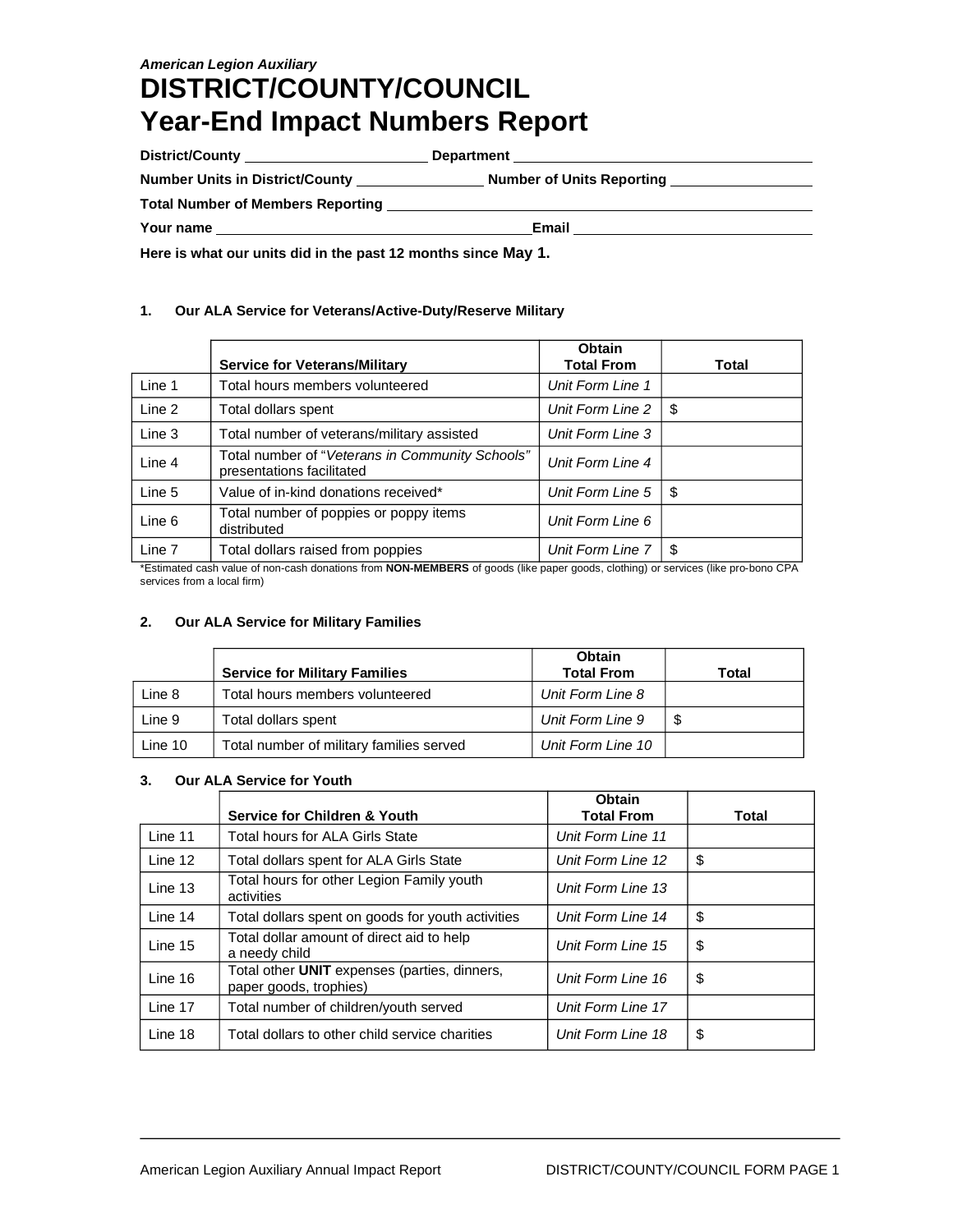#### 4. Our Service Representing the ALA in Our Communities

|         | For any service not included in Sections 1-3 | Obtain<br><b>Total From</b> | Total |
|---------|----------------------------------------------|-----------------------------|-------|
| Line 19 | Total number of hours                        | <b>Unit Form Line 19</b>    |       |
| Line 20 | Total dollars spent                          | <b>Unit Form Line 20</b>    | \$    |

#### 5. Scholarships our Units & District/County Presented/Awarded

|         | <b>Scholarships</b>                                       | <b>Obtain</b><br><b>Total From</b> | <b>Units</b> | <b>District or</b><br>County | Total |
|---------|-----------------------------------------------------------|------------------------------------|--------------|------------------------------|-------|
| Line 21 | Total number of<br>scholarships presented<br>or awarded   | Unit Form Line 21                  |              |                              |       |
| Line 22 | Total dollar amount of<br>scholarships                    | Unit Form Line 22                  | \$           | \$                           | \$    |
| Line 23 | Total dollar amount donated<br>to department scholarships | Unit Form Line 23                  | \$           | \$                           | \$    |

#### When completed, send to:  $b$  /  $b$  /  $b$  /  $c$  /  $d$  /  $d$  /  $d$  /  $d$  /  $d$  /  $d$  /  $d$  /  $d$  /  $d$  /  $d$  /  $d$  /  $d$  /  $d$  /  $d$  /  $d$  /  $d$  /  $d$  /  $d$  /  $d$  /  $d$  /  $d$  /  $d$  /  $d$  /  $d$  /  $d$  /  $d$  /  $d$  /  $d$  /  $d$

(Get name and date from district or county, if applicable, or department)

CONGRATULATIONS---YOU DID IT! THANK YOU FOR ALL YOU DO AND FOR REPORTING YOUR DISTRICT/COUNTY/COUNCIL'S IMPACT!